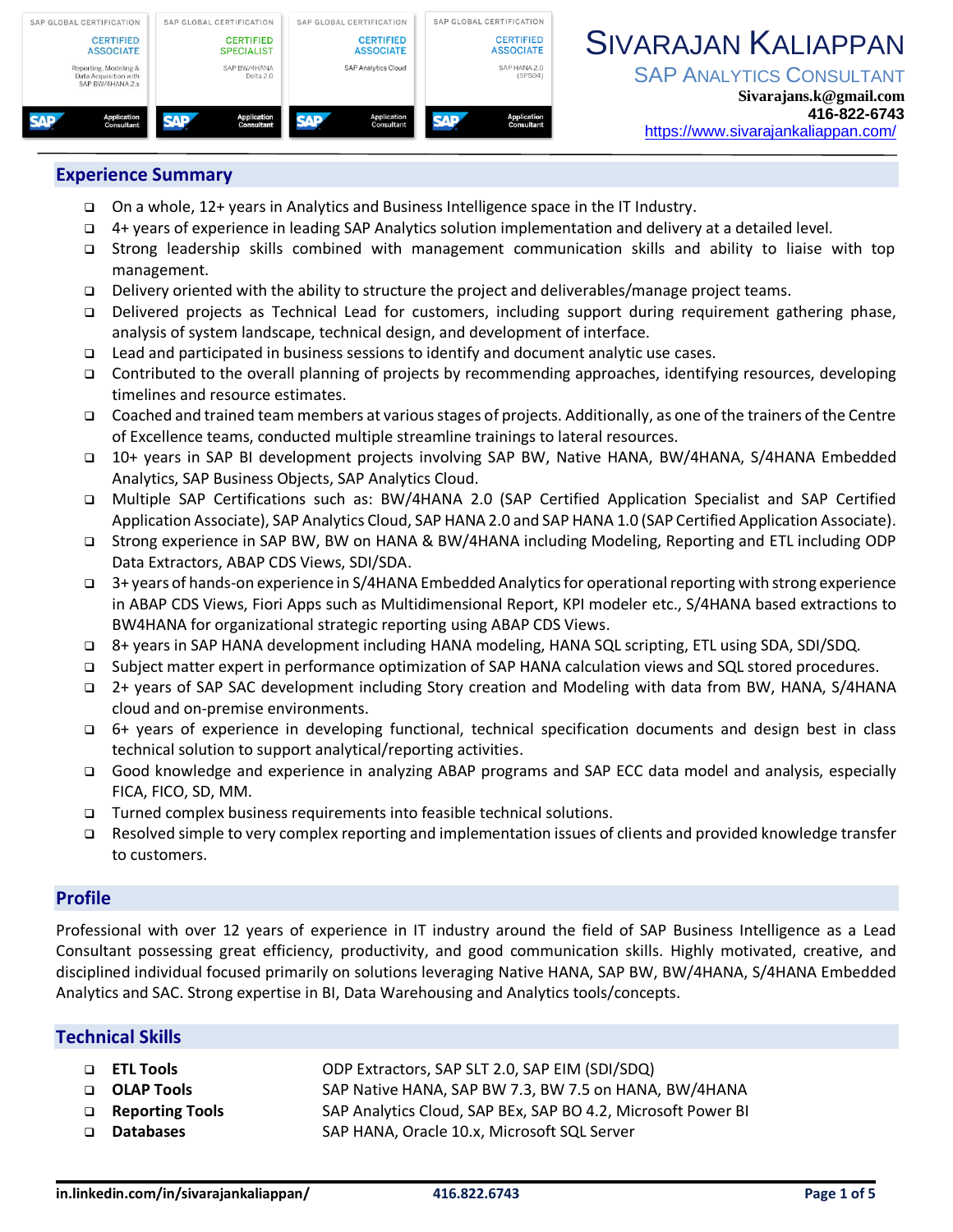SIVARAJAN KALIAPPAN

- ❑ **Data Modeling Tools** SAP HANA Studio, Eclipse
- ❑ **Languages** HANA SQL Script, ABAP CDS View, AMDP, ABAP
- ❑ **ERP Tools** SAP ECC, S/4 HANA (SAP GUI)
- ❑ **Organizing Tools** JIRA, Remedy, HP ALM, Service Now

# **Education**

❑ Bachelor of Technology, B. Tech (75%) Computer Science & Engineering, Dr. M.G.R University, 2004 – 2008.

# **SAP Certifications**

- ❑ SAP Certified Application Associate SAP HANA 2.0 (SPS04) [C\\_HANAIMP\\_16,](about:blank) June 2021.
- ❑ SAP Certified Application Specialist SAP BW/4HANA Delta 2.0 [E\\_BW4HANA200,](about:blank) July 2020.
- ❑ SAP Certified Application Associate Reporting / Modeling and Data Acquisition with SAP BW/4HANA 2.x [C\\_BW4HANA\\_20,](about:blank) July 2020.
- ❑ SAP Certified Application Associate SAP Analytics Cloud [C\\_SAC\\_2008,](about:blank) August 2020.
- ❑ SAP Certified Application Associate SAP HANA C\_HANAIMP\_141, November 2015.

# **Work Experience**

#### **Liberty Utilities, Oakville, Ontario, Canada Sep 2020 – Present S/4HANA Analytics Consultant, Contract – Fulltime**

# **Project: Customer First Transformation - S/4HANA Embedded Analytics**

- ❑ Design and development of custom interactive self-service reports using ABAP CDS Views, AMDPs and Fiori Apps.
- ❑ SAP Fiori Apps configuration and development such as Multidimensional Reports and KPI Reports.
- ❑ Enablement of SAP standard Transactional and Analytical Fiori Apps, by assigning them to custom catalogs and groups.
- ❑ Development of models and stories (reports and dashboards) in SAP Analytics Cloud (SAC) with S/4HANA On-Premise environment as the source.
- ❑ Activated Standard Embedded BW queries and Virtual Providers for Standard Analytical Fiori Apps using these queries.
- ❑ Involved in various test and fix phases of the development lifecycle such as FUT, ITC and Post Go-Live (Hypercare).
- ❑ Being a client stakeholder, coordinated regularly with the offshore vendor team with regards to the development activities.

**Technical Environment**: S/4HANA On-premise system (Eclipse and SAP GUI), SAP Fiori, SAP Analytics Cloud, SAP AFO, Service Hub, HP ALM, Trello

# **IBM Global Services, Chennai, India Jun 2018 – Dec 2019 Lead Consultant, Fulltime**

### **Client: TEVA Pharmaceutical**

Responsible for clarifying business needs and solution requirements to identify, communicate solution options and implications and provide pre-project high-level time assessments to project and client team. Provided subject matter expertise to TEVA BI Team and Business Unit teams on issues related to HANA and BW.

# **Project: S/4HANA & BW/4HANA Project: MDG, Financial Management & Controlling, Sales and Distribution Reporting**

❑ Involved in the building of S/4HANA MDG (Master Data Governance) consolidation, Account Receivables, Account Payable, General Ledger, Asset Accounting, and Sales & Distribution models in BW/4HANA system.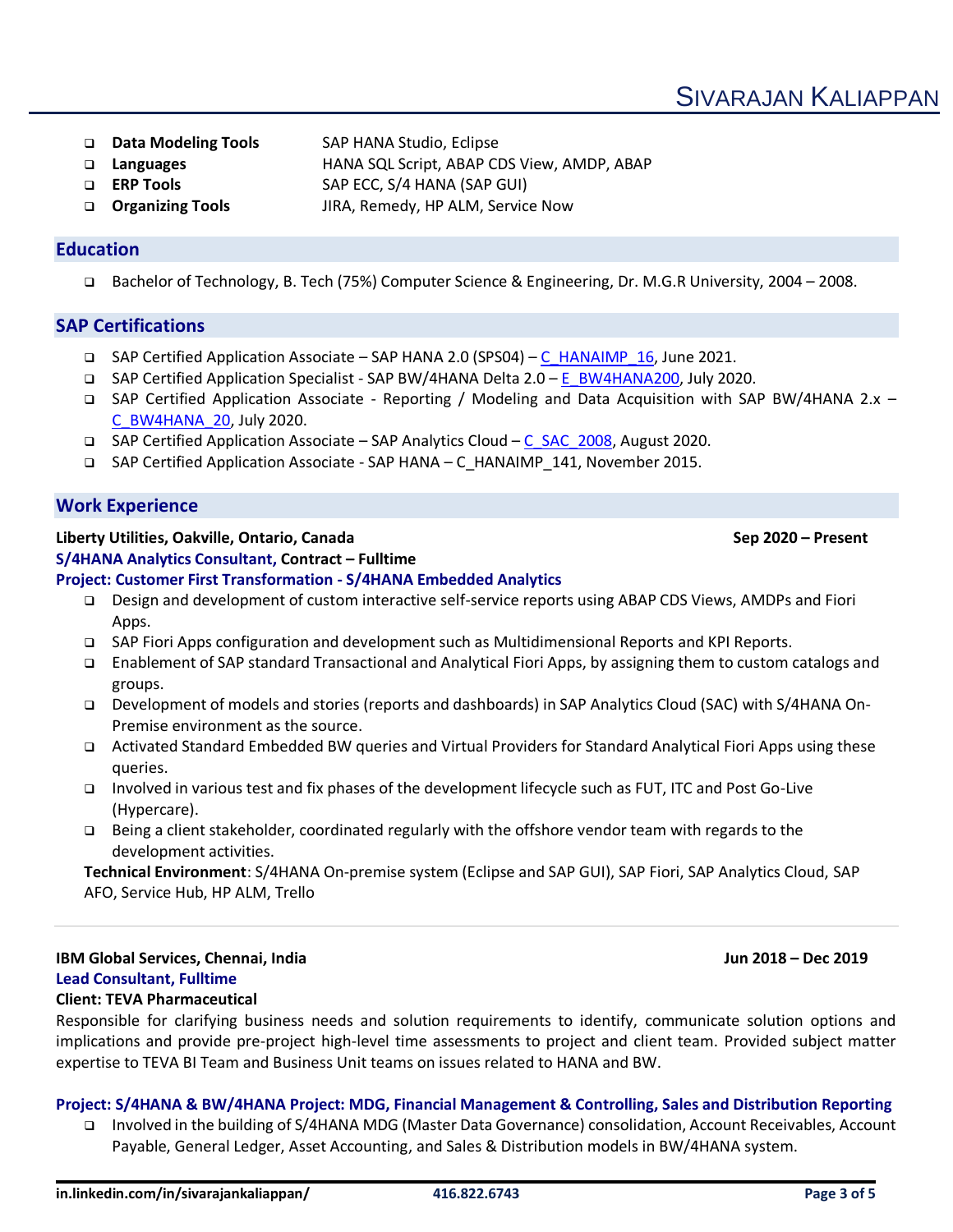- ❑ Reviewed business requirements and interpreted these into an architectural design and information models in BW/4HANA system.
- ❑ Involved in functional designing of BW/4HANA MDG, Financial, and SD models by analyzing the existing inputs from end-users.
- ❑ Managed technical design and development of objects such as Dataflow Objects, InfoObjects, Advanced DSOs, Open ODS views, Composite Providers, Semantic Groups, Data Sources, Transformations, DTPs, Process Chains, Analytics Queries, Calculation Views, and Table Functions.
- ❑ Used multiple BW/4HANA Architectural design including top-down approach, bottom-up approach, mixed modeling scenarios based on the reporting requirements.
- ❑ Enhanced standard ABAP Core Data Services (CDS) views and developed custom CDS models for operational reporting in SAC.
- ❑ Worked on development of BI reports using SAP Analytics Cloud, SAP BO Webi, and Analysis for Office
- ❑ Responsible for data extraction through ABAP CDS Views, ODP Extractors, SLT Replication and SDI.

**Technical Environment**: SAP HANA 1.0 SPS12, BW/4HANA 1.0, S/4 HANA, Eclipse, SAP Analytics Cloud, SAP BO Webi, Analysis for Office.

# **Project: HANA-ABAP Hybrid: DOHDRH**

- ❑ Initially worked extensively on HANA SQL performance optimization where HANA Proxy Stored Procedures were used in tandem with ABAP objects for UI5 reporting.
- ❑ Developed Calculation views and external ABAP views.
- ❑ Configured SLT, HANA table partitions, and SDI.

**Technical Environment**: SAP HANA 1.0 SPS12, SAP ECC, SLT, SDI, Eclipse, UI5, HP ALM.

# **Accenture Solutions Private Limited, Chennai/Bangalore, India Sep 2014 – Jun 2018**

**Application Development Team Lead, Fulltime** Client: Siemens

# **Siemens HANA Factory Summary: Feb 2016 – Jun 2018**

The Siemens HANA Factory supports the Siemens BI re-platforming, involving 70 source systems and 40+ BI systems that were scattered across various instances to One Native HANA Data Lake. This was part of the "One Siemens" vision initiative. It is an AD project with T&M with Cap Contract Type following the Agile Delivery Method.

- ❑ Involved in end-to-end Native HANA and BW on HANA development as SME/Use case Lead.
- ❑ Involved simultaneously in multiple use-cases in Siemens HANA factory providing technical and functional assistance to multiple junior members and new developers.
- ❑ Worked on the ABAP CDS views for real-time BW reporting. Recreated the BW data sources as CDS views where the S/4HANA system was the source system and these CDS views consumed as Open ODS views for reporting by the BW team.
- ❑ Worked on S/4HANA 1709, creating, enhancing, and activating Fiori analytical apps, ABAP CDS Views for S/4HANA analytics.
- ❑ Developed BW on HANA Data Flows, InfoObjects, InfoCubes, Advanced DSOs, Open ODS Views, Composite Providers, Infopackages, DTPs, Transformations, Data Sources, and BEx Queries.
- ❑ Responsible data extraction from SAP and Non-SAP source systems to BW using SLT ODP Extractors, standard DataSource extractors, ABAP CDS Views, and SDA.
- ❑ Designed and developed more than 30 complex models and objects including calculation views (both scripted and graphical), hdb procedures, hdb objects and xs jobs.
- ❑ Worked extensively on performance optimization of HANA views and stored procedures.
- ❑ Created documentation for HANA best practices and recommendations from SAP and mentored the team members on the same.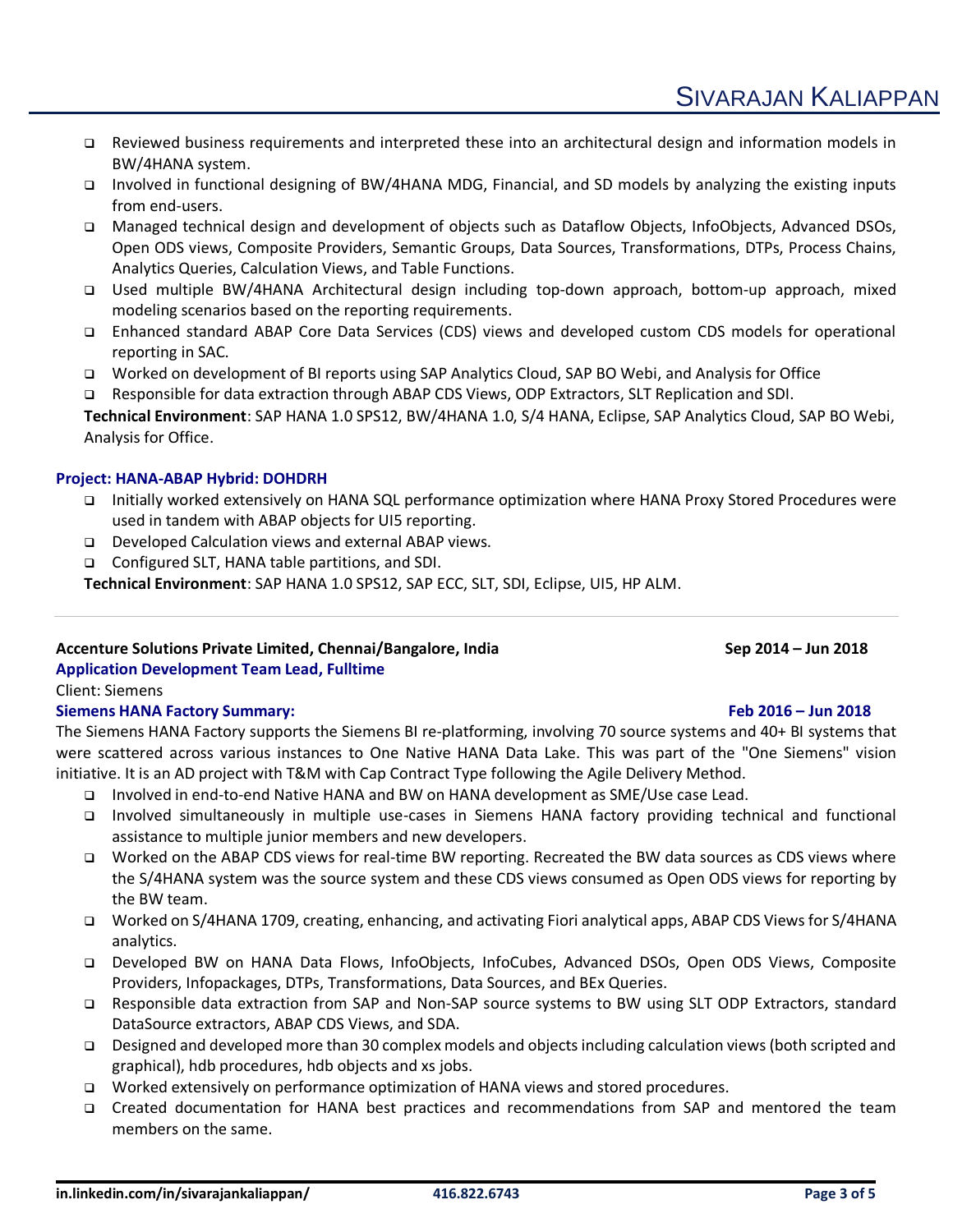❑ Coordinated team and client and led the sprint/scrum where we followed agile methodology using JIRA to organize the tasks.

# **Role and Responsibility: Customer Location Feb 2017 – May 2017**

I traveled to Munich, Germany for 3 months as a part of the user requirement gathering of the BW on HANA project.

- ❑ Conducted and participated in design thinking sessions with key business stakeholders to capture functional and change management requirements.
- ❑ Developed functional and technical specification documents and shared technical best practices and insights with business teams and functional teams.
- ❑ Supported business manager in writing the Business Scope Statement.
- ❑ Analyzed the business processes, reviewed several data sources, proposed, and discussed suitable solutions with the business.

**Technical Environment:** SAP HANA 1.0, HANA XS, SAP Analytics Cloud, SAP ECC, BW on HANA, Oracle PL/SQL, SLT, Eclipse, UI5, JIRA Microsoft Power BI.

### **Client: Pitney Bowes Sep 2014 – Jan 2016**

This was a Greenfield implementation project using SAP HANA (Side-car approach). I was responsible for the following: SAP HANA data modeling with Standard HANA Live content and custom views (both scripted and graphical). Responsible for both design and build of the information models, such as preparation of technical design documents, building, and unit testing the information models. I had built nearly 12 reporting Calculation Views both Graphical and Scripted (multiple sub-views) as part of this project and I did the end-to-end documentation for the same as well.

#### **Technical Scope:**

- ❑ SAP HANA was used as a side-car data warehouse. Reportsfrom HANA are developed using the COGNOS platform.
- ❑ Data were extracted into SAP HANA using SLT for SAP ECC and BODS for Oracle Leasing Finance Management & SQL server and constructed into data models to form the Enterprise Data Warehouse. These data models were the basis on which users are building their reports using the COGNOS reporting tool.
- ❑ HANA Live pre-delivered standard content from SAP had been leveraged to as much an extent as possible; Customization was done wherever required.
- ❑ Single-Domain data models and Cross-Domain data models are built across four different source systems such as SAP ECC & SRM, OLFM, IBM CPQ, and SQL Server.

#### **Role:**

- ❑ Involved in defect fixes that were found during Functional Acceptance Testing and System Integration Testing. Further, developed the models for the new Change Requests.
- ❑ Solely responsible for the deployment of objects from Dev system to QA/Production systems using delivery units.
- ❑ Involved in performance optimization of the completed HANA artifacts for better performance in QA and Production systems.
- ❑ Managed table replication through SAP BODS.
- ❑ Created test cases for unit and integration testing.
- ❑ In the last two months, we were in hyper care support (postproduction support) and used the Remedy tool to manage the incidents.

**Technical Environment:** SAP HANA 1.0, SAP Data Services, IBM Cognos Framework Manager, Oracle Leasing Finance Management, SAP ECC, IBM Sterling CPQ, Eclipse.

#### **CAPGEMINI, Bangalore, India Nov 2011 – Aug 2014 Process Lead/Senior Consultant, Fulltime Team1: SAP HANA Center of Excellence Mar 2012 – Aug 2014**